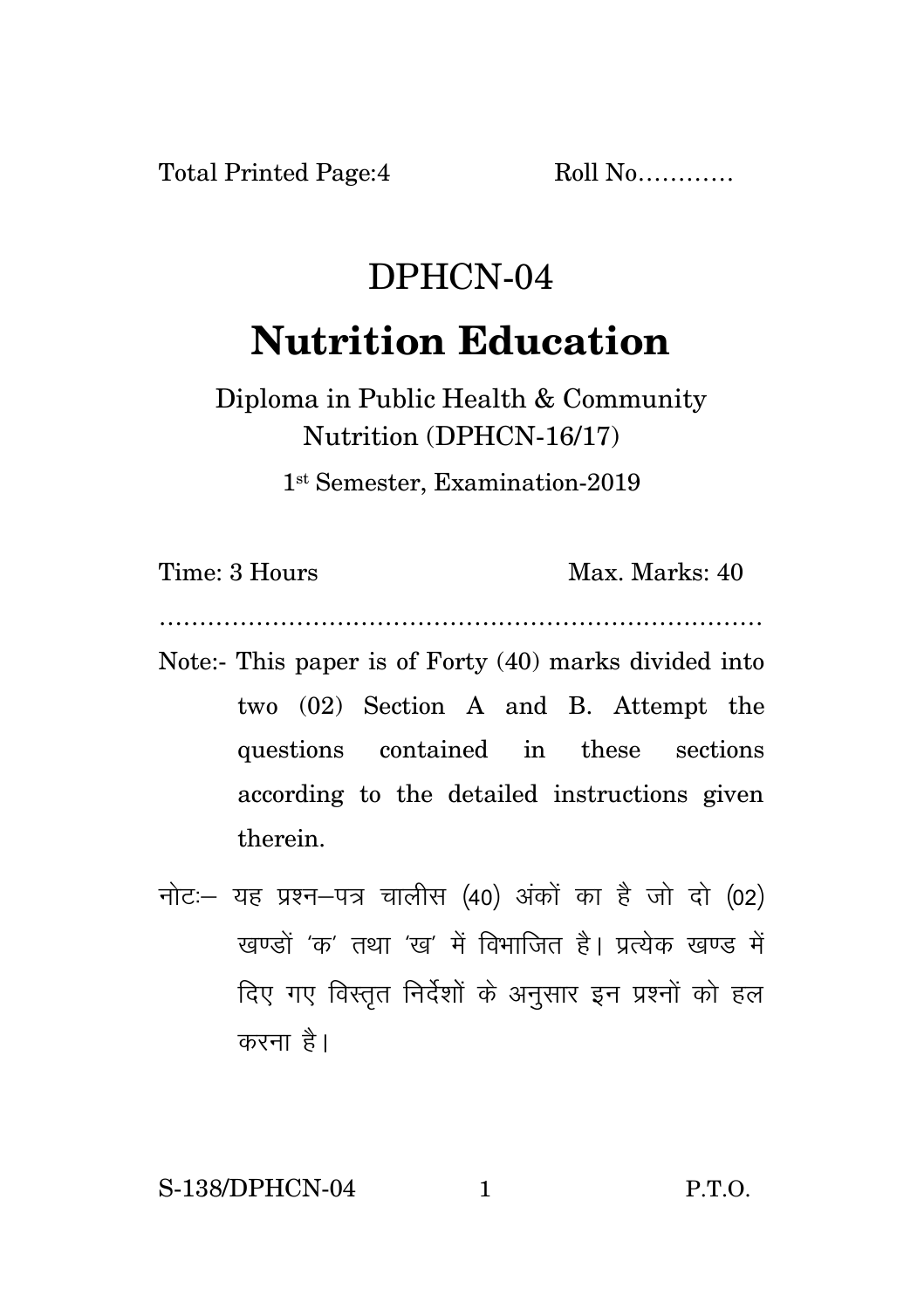Section-A (खण्ड-क)

(Long Answer Type Question) (दीर्घ उत्तरीय प्रश्न)

- Note:- Section A contains Three (03) long answertype questions of Ten (10) marks each. Learners are required to answer any Two  $(02)$  questions only.  $(2 \times 10=20)$
- नोट: खण्ड 'क' में पाँच (05) दीर्घ उत्तरीय प्रश्न दिये गये हैं। प्रत्येक प्रश्न के लिए पन्द्रह (15) अंक निर्धारित हैं। शिक्षार्थियों को इनमें से केवल तीन (03) प्रश्नों के उत्तर तेने हैं।
- 1. Write about working system of National Nutritional Anemia control Programme. Explain in detail main functions of the programme.

राष्ट्रीय पोषण रक्ताल्पता नियन्त्रण कार्यक्रम की कार्य प्रणाली का वर्णन कीजिए। कार्यक्रम के मुख्य कार्यों को विस्तार से समझाइयें।

2. List down common Nutrition problems in community. Comment on protein energy malnutririon.

> समुदाय में आम पोषण समस्याओं को सूचीबद्ध कीजिए। प्रोटीन ऊर्जा कुपोषण पर टिप्पणी कीजिए।

3. Explain in detail about Vit 'A' prophylaxis programme. राष्ट्रीय विटामिन ए रोग निरोधी कार्यक्रम को विस्तार से समझाइये।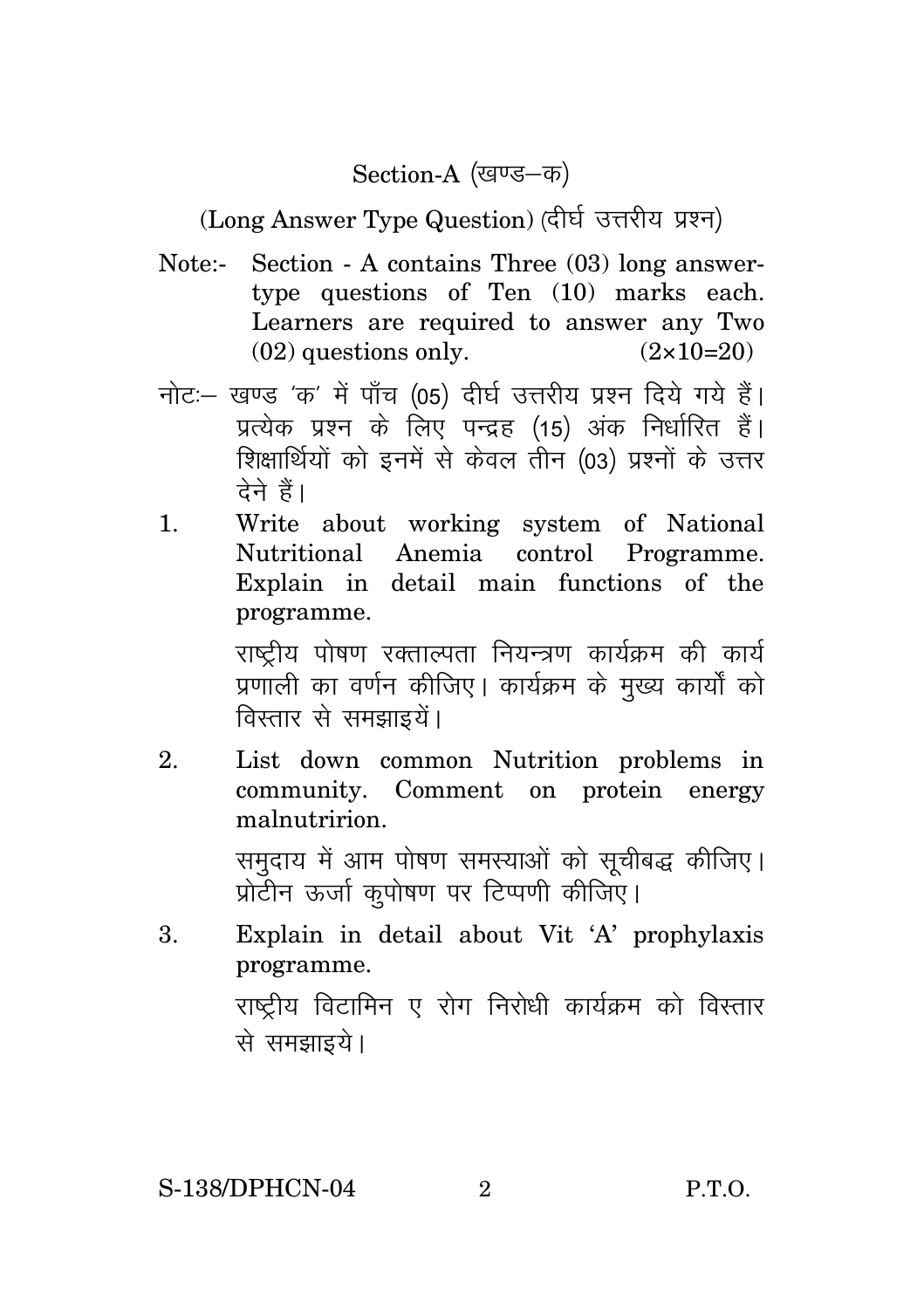## Section-B (खण्ड-ख)

(Short Answer Type Questions) (लघु उत्तरीय प्रश्न)

- Note:- Section-B contains six (06) short answer type questions of five (05) marks each. Learners are required to answer any four (04) questions only.  $(5 \times 4=20)$
- नोट: खण्ड 'ख' में छः (06) लघु उत्तरीय प्रश्न दिये गये हैं। प्रत्येक प्रश्न के लिए पाँच (05) अंक निर्धारित हैं। शिक्षार्थियों को इनमें से केवल चार (04) प्रश्नों के उत्तर देने हैं।
- 1. What are the important systems of Nutrition education?

पोषण शिक्षा की महत्वपूर्ण प्रणालियाँ क्या हैं?

2. Explain various symptoms of vitamin A deficiency.

विटामिन ए की कमी से होने वाले लक्षणों को बताइए।

- 3. Explain various reasons and symptoms of nutritional anemia. पोषक रक्तअल्पता के विभिन्न कारणों एवं लक्षणों पर चर्चा कीजिए।
- 4. Explain importance of protein and iron in human body.

मानव शरीर में प्रोटीन तथा आयरन का महत्व बताइये।

## S-138/DPHCN-04 3 P.T.O.